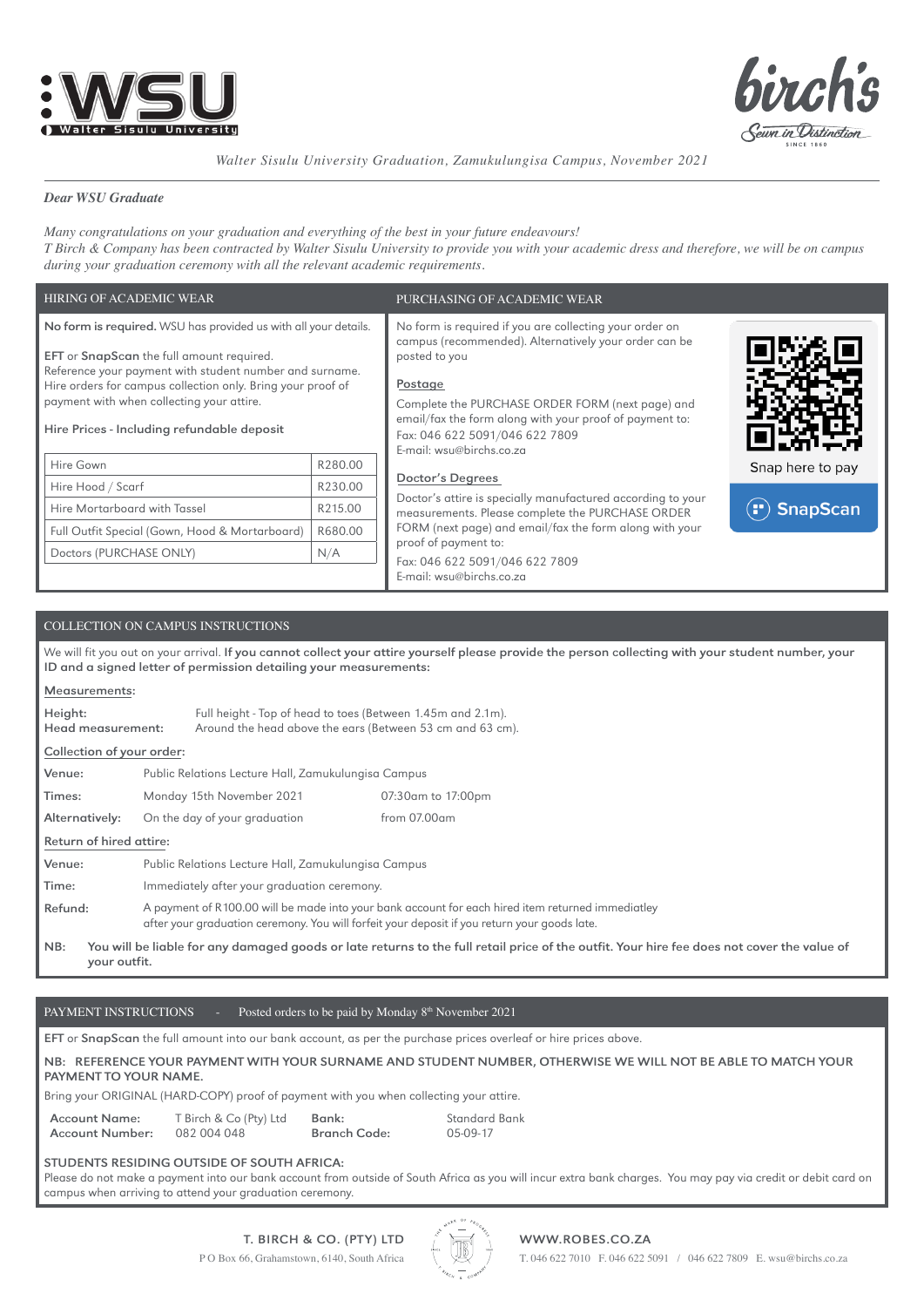



# PURCHASE ORDER FORM

*Walter Sisulu University Graduation, Zamukulungisa Campus, November 2021*

# PRICE LIST: ONLY COMPLETE IF YOUR ORDER IS TO BE POSTED OR IF YOU ARE A DOCTOR To ensure that your order is legible please write clearly in block letters with a black pen.

| Surname:               | Qualification:    |
|------------------------|-------------------|
| Initials:              | Faculty:          |
| <b>Student Number:</b> | I.D. Number:      |
| Postal Address:        | Cellphone Number: |
|                        | Landline Number:  |
| Postal Code:           | E-mail Address:   |

# MEASUREMENTS (MARK WITH AN X)

|               |                                   |          | Correct measurements are vital to you receiving the right size. |      |      |        |       |                  |                                        |     |              |     |                     |     |                  |
|---------------|-----------------------------------|----------|-----------------------------------------------------------------|------|------|--------|-------|------------------|----------------------------------------|-----|--------------|-----|---------------------|-----|------------------|
| Height:       | Full height - Top of head to toes | (Metres) | 1.45m                                                           | .5m  | .55m | $1.6m$ | 1.65m | 1.7 <sub>m</sub> | $1.75m$ 1.8m                           |     | $1.85m$ 1.9m |     | 1.95m               | 2m  | 2.1 <sub>m</sub> |
| Bust / Chest: | All round chest measurement       | (Inches) | 32"                                                             | 34"  | 36"  | 38"    | 40"   | 42"              | 44"                                    | 46" | 48"          | 50" | 52"                 | 54" | 56"              |
| <u>Head:</u>  | Around the head ABOVE the ears    | (cms)    | 53cm                                                            | 54cm | 55cm |        |       |                  | 56cm   57cm   58cm   59cm <sup> </sup> |     |              |     | 60cm 61cm 62cm 63cm |     |                  |

| Prices include VAT and are valid to 31 December 2021 | Purchase<br>Prices | Customer<br>$Use \sqrt{ }$ |
|------------------------------------------------------|--------------------|----------------------------|
| 1) Gowns                                             |                    |                            |
| DIPLOMA GOWN                                         |                    |                            |
| <b>Texturised Polyester</b>                          | R1 150.00          |                            |
| Polyester Cashmere                                   | R1465.00           |                            |
| <b>GRADUATION GOWN</b>                               |                    |                            |
| <b>Texturised Polyester</b>                          | R1 210.00          |                            |
| Polyester Cashmere                                   | R1570.00           |                            |
| <b>DOCTORS GOWN</b>                                  |                    |                            |
| Polyester Cashmere                                   | R 3 755.00         |                            |
| 2) Hoods/Neckbands                                   |                    |                            |
| N.Dip/NPDE/ACE                                       | R 305.00           |                            |
| Bachelors/B.Tech/Honours/MBChB                       | R 775.00           |                            |
| Masters                                              | R 875.00           |                            |
| Doctors                                              | R 840.00           |                            |
| 3) Scarves                                           |                    |                            |
| Post Grad Scarf                                      | R 415.00           |                            |
| 4) Mortarboards/Headwear                             |                    |                            |
| with black tassel                                    |                    |                            |
| N.Dip/N.H. Dip/ACE/NPDE                              | R 450.00           |                            |
| Bachelors/B.Tech/Honours/LLB                         | R450.00            |                            |
| with colour tassel                                   |                    |                            |
| Masters/M.Tech/M. Med/MbChB                          | R450.00            |                            |
| 5) Doctors Bonnets                                   |                    |                            |
| D.Tech/D.Ed                                          | R 1850.00          |                            |
| 6) Extras                                            |                    |                            |
| Gown Bag                                             | R 90.00            |                            |
| Tassel only                                          | R 75.00            |                            |
| 7) Delivery via courier                              |                    |                            |
| 1 item only                                          | R 195.00           |                            |
| 2 items or more                                      | R 265.00           |                            |
| Collection on Campus (Recommended)                   | No charge          |                            |
|                                                      | <b>TOTAL COST</b>  |                            |

#### PURCHASE PRICES **PRICES PURCHASE PRICES POSTED ASSESS POSTED ASSESS POSTED ASSESS PURCHASE PRICES POSTED ASSESS** Monday 8th November 2021

Reference your payment with your student number and surname.

| <b>REQUIREMENTS</b>                         |                                  |
|---------------------------------------------|----------------------------------|
| N.H. Cert                                   | Diploma Gown Only                |
| N. Dip                                      | Diploma Gown, Hood & Mortarboard |
| <b>ACE</b>                                  | Diploma Gown, Hood & Mortarboard |
| <b>NPDE</b>                                 | Diploma Gown, Hood & Mortarboard |
| <b>Bachelors</b>                            | Grad Gown, Hood & Mortarboard    |
| <b>B.Tech</b>                               | Grad Gown, Scarf & Mortarboard   |
| Honours                                     | Grad Gown, Hood & Mortarboard    |
| Masters                                     | Grad Gown, Hood & Mortarboard    |
| M.Tech                                      | Grad Gown, Hood & Mortarboard    |
| <b>MBChB</b>                                | Grad Gown, Hood & Mortarboard    |
| Post Grad Dip                               | Grad Gown, Scarf & Mortarboard   |
| Doctors outfits NOT for hire, PURCHASE ONLY |                                  |

# DELIVERY / COLLECTION

| Hiring: | No deliveries. Collection on campus only.                                                                                                     |
|---------|-----------------------------------------------------------------------------------------------------------------------------------------------|
|         | Purchasing:   No form is required if you are collecting your order on campus<br>(recommended). Alternatively your order can be posted to you. |

www.robes.co.za



# T. BIRCH & CO. (PTY) LTD

P O Box 66, Grahamstown, 6140, South Africa T. 046 622 7010 F. 046 622 5091 / 046 622 7809 E. wsu@birchs.co.za